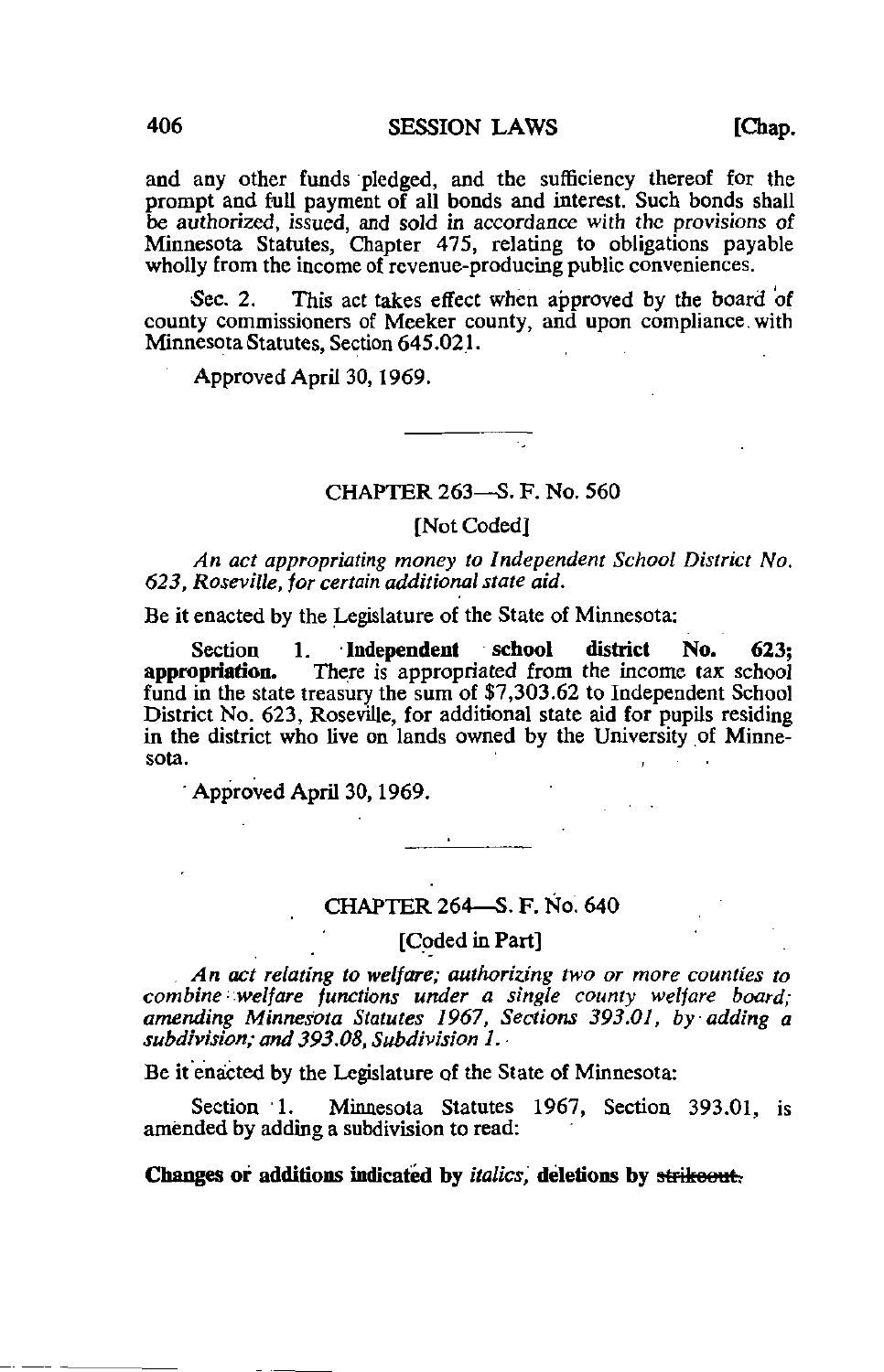Subd. 7. Counties: joint welfare functions. Notwithstanding the provisions of subdivision 1 two or more counties may by resolution of their respective boards of county commissioners, agree to combine the functions of their separate welfare departments into one welfare department to serve the two or more counties that enter into the agreement. Such agreement may be for a definite term or until terminated in accordance with its terms. When two or more counties have agreed to combine the functions of 'their separate welfare departments, a single welfare board in lieu of existing individual county welfare boards shall be established to direct the activities of the combined department. This board shall have the same powers, duties and functions as an individual county welfare board. The single welfare board shall have representation from each of the participating counties with selection of the members to be as follows:

(a) Each board of county commissioners entering into the agreement shall on an annual basis select one of its members to serve on the single welfare board.

(b) Each board of county commissioners entering into the agreement shall be on an annual basis and in accordance with procedures established by the commissioner of public welfare, submit a list of names of three county residents to the commissioner of public welfare. The commissioner shall select one person from each county list to serve as a welfare board member. The appointed member's term of office shall be for one year.

(c) In addition to the welfare board membership noted in items (a) and (b), the boards of county commissioners who are parties to the agreement shall jointly select three welfare board members at large, who may be county commissioners, from within the counties named as parties to the agreement. At least one member at large shall be a woman. The manner of selection and term of office of the three at large members, shall be determined by the boards of county commissioners who are parties to the agreement.

Sec. 2. Minnesota Statutes 1967, Section 393.08, Subdivision 1, is amended to read:

393.08 Estimates furnished to county board. Subdivision 1. On or before the first day of July each year the county welfare board, except any such board referred to in section 393.01, subdivisions 3 and 4, shall submit to the county board of commissioners an estimate of the amount needed by it to perform its duties, including expenses of administration, and the county board of commissioners shall consider the estimates so submitted and, if approved, shall levy a tax as provided by law for the purposes. In the event the estimate is not approved, the county board of commissioners shall confer with

# Changes or additions indicated by *italics*, deletions by strikeeut.